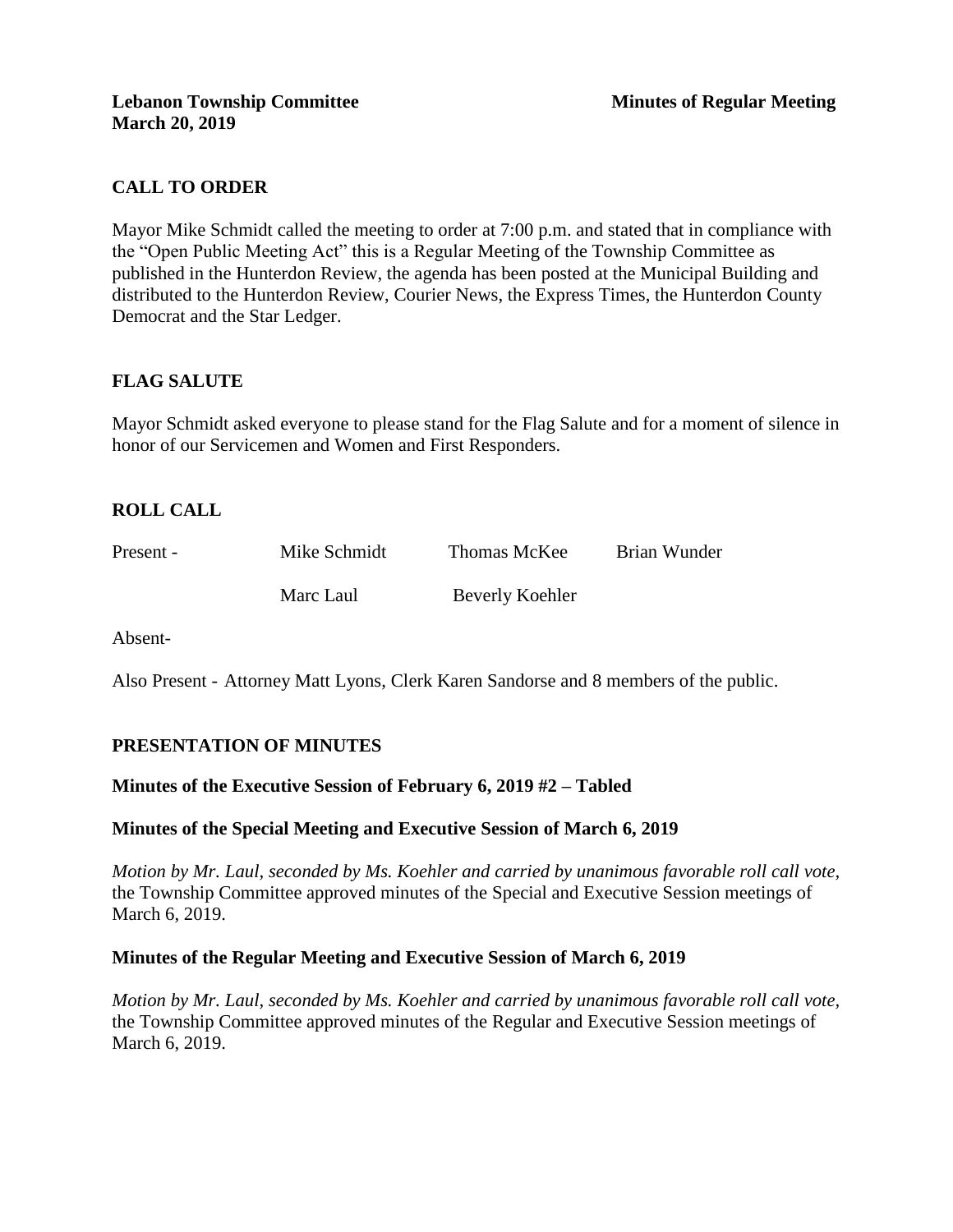#### **PUBLIC COMMENTS – for agenda items only.**

*Motion by Mr. Laul, seconded by Ms. Koehler and carried by unanimous favorable roll call vote,* the Township Committee opened the public comment portion of the meeting.

No Comments from the Public.

*Motion by Ms. Koehler, seconded by Mr. McKee and carried by unanimous favorable roll call*  vote, the Township Committee closed the public comment portion of the meeting.

## **PROCLAMATIONS**

### **Ruth Hahn for her 101st Birthday**

*Motion by Ms. Koehler, seconded by Mr. Laul and carried by unanimous favorable roll call vote,* the Township Committee approved the below written Ruth Hahn Proclamation.

# PROCLAMATION RECOGNIZING THE 101<sup>ST</sup> BIRTHDAY OF MRS. RUTH HAHN

WHEREAS, longevity of life is a blessing for an individual and for a community which benefits from the knowledge and experiences this individual brings to all; and

WHEREAS, Mrs. Ruth Hahn was born in a house on Sharrer Road on March 18, 1918 and has lived her entire life in Lebanon Township; and

WHEREAS, Ruth milked cows on the family farm, played kick the can and marbles, attended Mt. Lebanon School and ran barefoot most of the time; and

WHEREAS, from a young age Ruth was very involved with the Mt. Lebanon Grange, her father Eugene Sharrer being its founder; and

WHEREAS, Ruth met her future husband, George Hahn, during a square dance at the Mt. Lebanon Grange, had two children, nine grandchildren, eleven great-grandchildren and ten greatgreat grandchildren; and

WHEREAS, to provide supplemental income for her family, Ruth worked as a nurse's aide at the New Jersey State Sanatorium, as a driver for the Polt Bus Company, and at the egg factory in Flemington; and

WHEREAS, Ruth believes "everything in moderation" is the secret to longevity; and NOW, THEREFORE, BE IT RESOLVED that the Mayor and Township Committee of the Township of Lebanon hereby recognize and celebrate this milestone in her long and remarkable life.

### **National Poison Prevention Week**

*Motion by Ms. Koehler, seconded by Mr. Laul and carried by unanimous favorable roll call vote,* the Township Committee approved the below written National Poison Prevention Week Proclamation.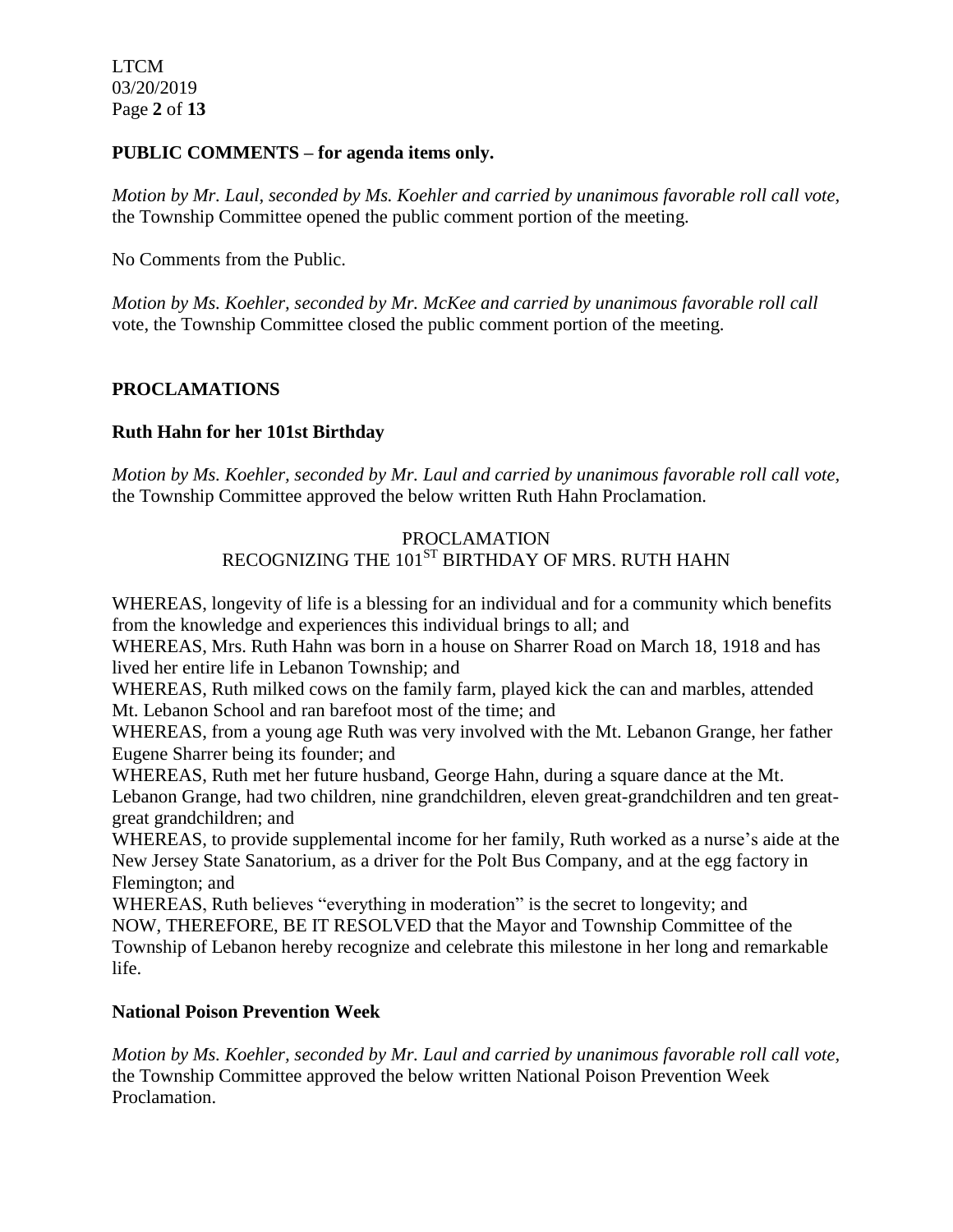# Proclamation NATIONAL POISON PREVENTION WEEK

WHEREAS, Congress designated the third full week in March to be National Poison Prevention Week (NPPW) in 1961 and since then this week has helped to raise national awareness of the dangers of potentially poisonous medicines, household chemicals, and other substances; and WHEREAS, poisoning is a preventable illness! From the youngest to the oldest, all people and even pets are at risk; and

WHEREAS, poison centers across the country will focus the public's attention on identifying poisoning hazards at home as well as learning ways to prevent poisoning emergencies; and WHEREAS, a poison is defined as anything that is taken in the wrong amount, in the wrong way or by the wrong person; and

WHEREAS, unintentional poisoning is the leading cause of unintentional injury death in New Jersey outnumbering deaths by motor vehicles and firearms; and

WHEREAS, drug overdose deaths including those from prescription and over-the-counter medications, as well as illegal drugs such as heroin and methamphetamines remain at epidemic proportions for both New Jersey and the United States.; and

WHEREAS, in approximately 94% of unintentional poison death nationally and 96% in New Jersey, drugs are the poison; and

WHEREAS, although the majority of reported poison exposures involve children five (5) years old and younger; the majority of poisoning deaths occur in adults aged 20 to 59; and WHEREAS, lead poisoning remains a major public health concern. Elevated blood lead levels

can cause significant and permanent damage to the health and wellbeing of a young child. There is no safe level of lead. Stop a child's exposure to lead before it causes harm; and

WHEREAS, the New Jersey Poison Information and Education System (NJPIES), a division of the Department of Emergency Medicine of the New Jersey Medical School of Rutgers, The State University of New Jersey, provides expert advice, drug information, and poison prevention education to NJ residents through the 800-222-1222 Poison Help Hotline; and

WHEREAS, all services are free, confidential, multilingual and available 24 hours a day, 7 days a week, 365 days a year even during bouts of Mother Nature; and

WHEREAS, the public can contact a poison expert by calling (1-800-222-1222), chatting [\(www.njpies.org\)](http://www.njpies.org/), or texting [\(8002221222@njpies.org\)](mailto:8002221222@njpies.org); and

WHEREAS, consumers must be aware that e-cigarette devices, hookah pipes and liquid nicotine may contain very high doses of nicotine in enticing colors, aromas, and flavors – increasing the likelihood that small children and pets will focus their attention on them. These products pose serious risk of poisoning; and

WHEREAS, poison experts urge residents to use our services as a resource for poison and drug information instead of consulting the internet for information that may not be accurate; and WHEREAS, we encourage all residents to program the Poison Help Line 800-222-1222 into home, office, and cell phones because a rapid response can make a difference in preventing serious injury and saving lives; and

WHEREAS, poison centers help to eliminate thousands of unnecessary and expensive emergency department visits by offering callers access to free, confidential medical advice; and WHEREAS, NJPIES is also involved with the state's efforts in homeland defense, counterterrorism, emergency preparedness and response, bio surveillance, and surveillance for clusters of poisonings and their sources (products, food and beverages, chemicals in the workplace and at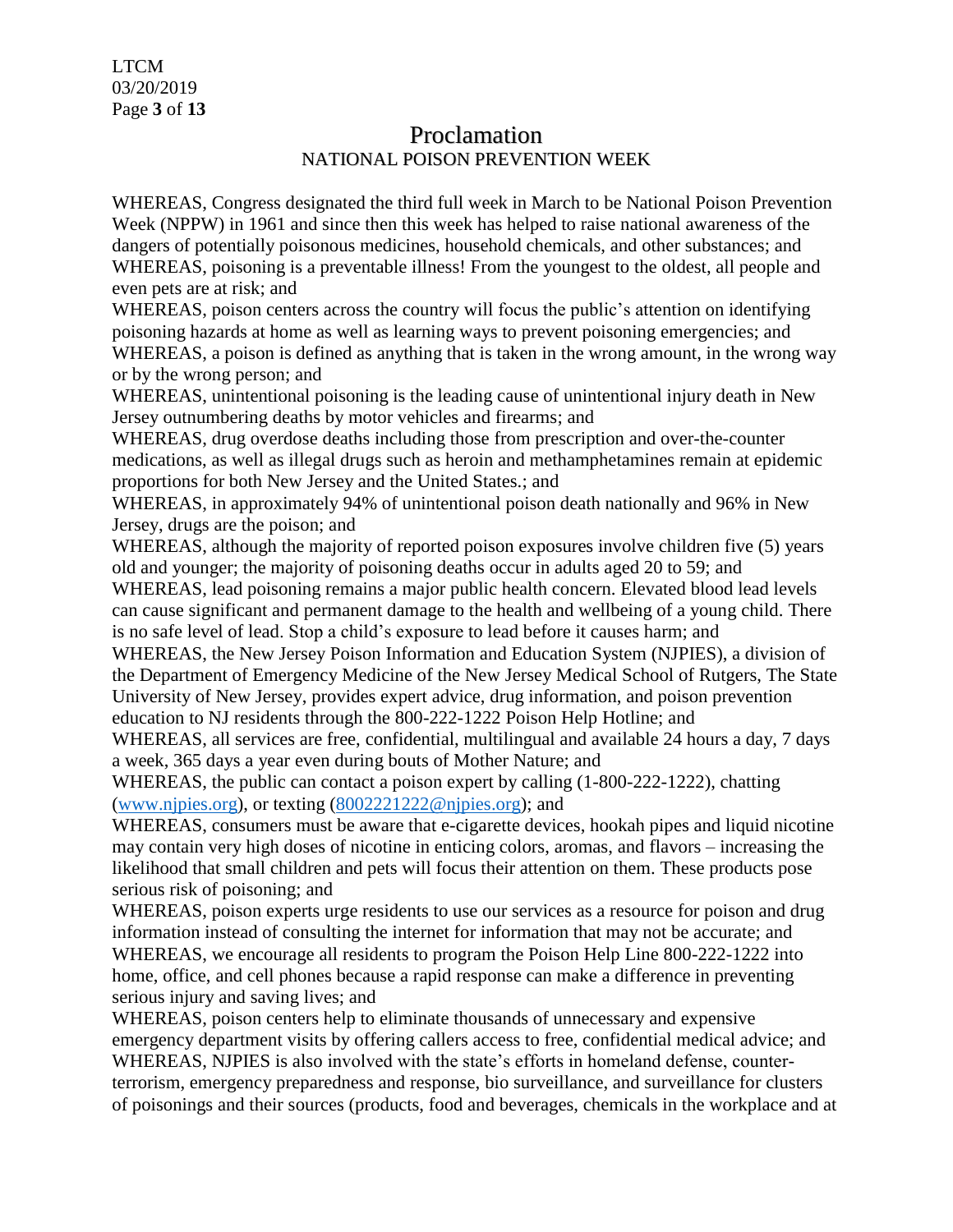LTCM 03/20/2019 Page **4** of **13**

home, environmental toxins, drugs and medicine, and animal and insect bites and stings);

NOW, THEREFORE BE IT RESOLVED, that the Township Committee of the Township of Lebanon do hereby proclaim the week of March 17-23, 2019 as National Poison Prevention Week in New Jersey and encourage all citizens to pledge their commitment to ensuring the safety of themselves, their families, and their community.

## **American Red Cross Month 2019**

*Motion by Mr. Laul, seconded by Ms. Koehler and carried by unanimous favorable roll call vote,* the Township Committee approved the below written American Red Cross Month Proclamation.

# **AMERICAN RED CROSS MONTH 2019**

## **A Proclamation**

More than 137 years ago, the American Red Cross was established as a humanitarian organization, guided by seven fundamental principles—including humanity, impartiality and independence—to provide services to those in need regardless of race, religion, gender, sexual orientation or citizenship status. Today, the American Red Cross is one of the largest humanitarian organizations in the world, and delivers its mission every day to prevent and alleviate human suffering in the face of emergencies.

Every year, the American Red Cross responds to an average of more than 62,000 disasters across the country, from small home fires to devastating massive disasters. Last year's large crises included mudslides in California, a volcano in Hawaii, wildfires in Colorado and California, destructive hurricanes in Florida and the Carolinas, and a devastating typhoon in U.S. territories. Thousands of American Red Cross volunteers provided around-the-clock shelter for disaster victims, served millions of meals and snacks with partners, and distributed millions of relief items.

In New Jersey, the Red Cross has a long history of helping our neighbors in need. The Red Cross New Jersey Region assisted with 902 local disasters in the past year alone and helped save lives through our Home Fire Campaign. Since the campaign launched in October 2014, the New Jersey Region has worked with community partners to install more than 31,761 smoke alarms. Meanwhile, in our area, the Red Cross handles an average of 5,100 emergency military calls every year and collects an average of 95,000 units of blood from our generous blood donors. March is Red Cross Month, a special time to recognize and thank the Red Cross volunteers and donors who give of their time and resources to help members of the community. The Red Cross depends on these local heroes to deliver help and hope during a disaster. We applaud our heroes here in New Jersey who give of themselves to assist their neighbors when they need a helping hand.

The American Red Cross shelters, feeds and provides emotional support to victims of disasters; supplies about 40 percent of the nation's blood; teaches skills that save lives; provides international humanitarian aid; and supports military members and their families.

We dedicate the month of March to all those who support the American Red Cross mission to prevent and alleviate human suffering in the face of emergencies. Our community depends on the American Red Cross, which relies on volunteers and the generosity of the public to perform its mission.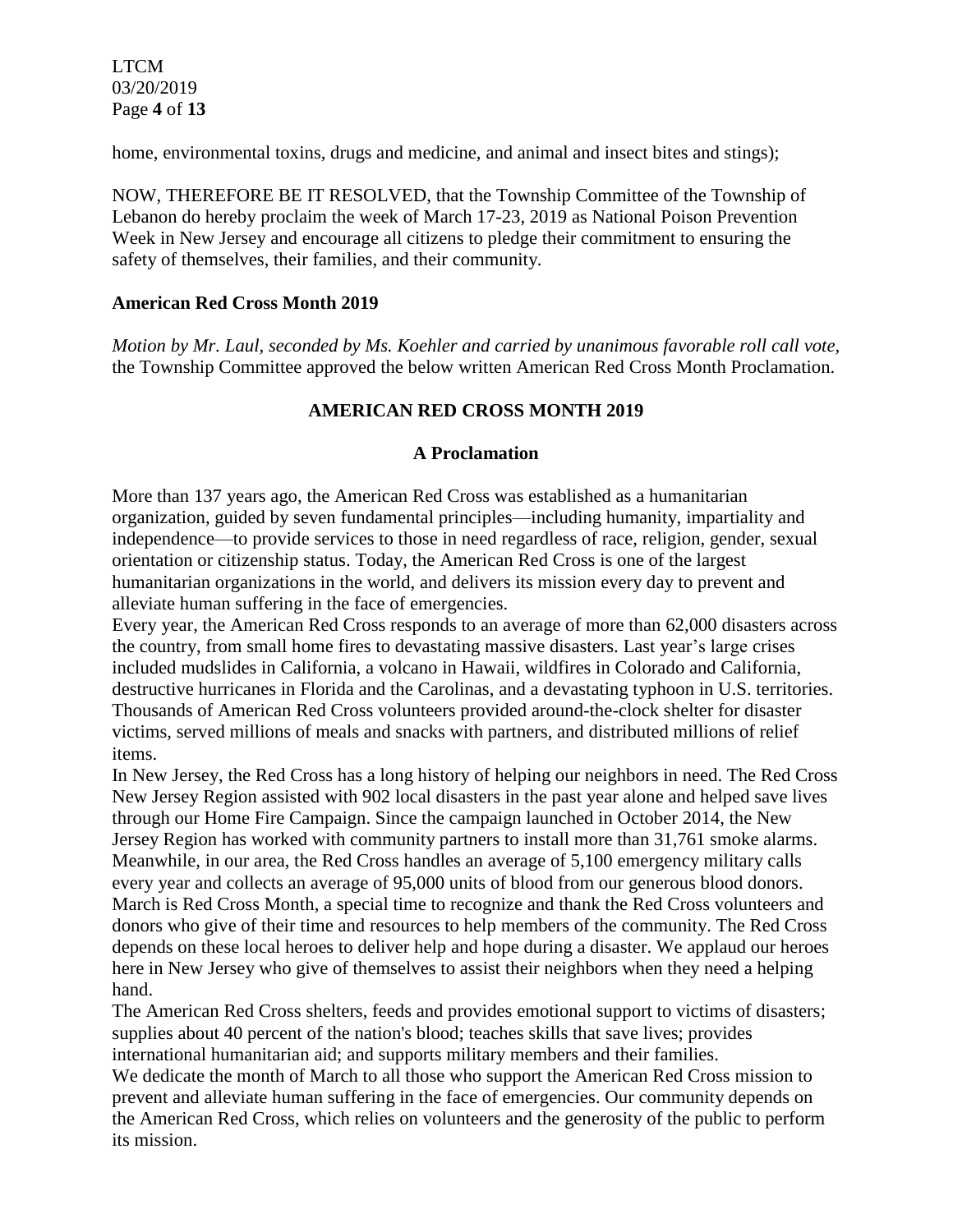LTCM 03/20/2019 Page **5** of **13**

NOW, THEREFORE, we, the Township Committee of the Township of Lebanon do hereby proclaim March 2019 as Red Cross Month and encourage all Americans to support this organization and its noble humanitarian mission.

## **RESOLUTIONS**

## **Resolution No. 33-2019 – Green Acres Supplemental Grant Application**

*Motion by Mr. Laul, seconded by Ms. Koehler and carried by unanimous favorable roll call vote,* the Township Committee approved Resolution No. 33-2019 as written below.

## **TOWNSHIP OF LEBANON HUNTERDON COUNTY, NEW JERSEY RESOLUTION 33-2019 SUPPORTING AND AUTHORIZING APPLICATION FOR GREEN ACRES SUPPLEMENTAL FUNDING FOR PLANNING INCENTIVE GRANT**

WHEREAS, in December 2017 the Township of Lebanon adopted an Open Space and Recreation Plan that identified 140 parcels of land as Preservation Priorities to meet the objectives of the Plan; and

WHEREAS, preservation of Open Space provides a benefit to the Township and to the State of New Jersey and areas beyond through conservation of environmentally sensitive lands and wildlife habitat while creating a public asset for passive recreation and preserving scenic vistas and the rural character of the Township of Lebanon; and

WHEREAS, the Township collects an Open Space tax that was established by referendum of the residents that can be leveraged when used as matching funds for a New Jersey Department of Environmental Protection Green Acres grant; and

WHEREAS, the Township of Lebanon has in place a Green Acres Planning Incentive Grant with zero remaining balance that is eligible for Supplemental Funding; and

WHEREAS, the Green Acres program is accepting applications for Supplemental Funding of the Planning Incentive Grant to be used over the next two years with an application deadline of March 30, 2019; and

WHEREAS, the Township of Lebanon Environmental and Open Space Commission has endorsed applying for Supplemental Green Acres Funding.

NOW, THEREFORE, BE IT RESOLVED, by the Mayor and Committee of the Township of Lebanon, in the County of Hunterdon, that \$350,000 of Supplemental Funding be requested from Green Acres for the Planning Incentive Grant of the Township of Lebanon and that the Mayor is hereby authorized to execute the documents for such application.

### **Resolution No. 34-2019 - QPA Purchasing Procedures**

*Motion by Mr. Wunder, seconded by Mr. McKee and carried by unanimous favorable roll call*  vote, the Township Committee approved Resolution No. 34-2019 as written below.

# **TOWNSHIP OF LEBANON HUNTERDON COUNTY, NEW JERSEY RESOLUTION No. 34- 2019**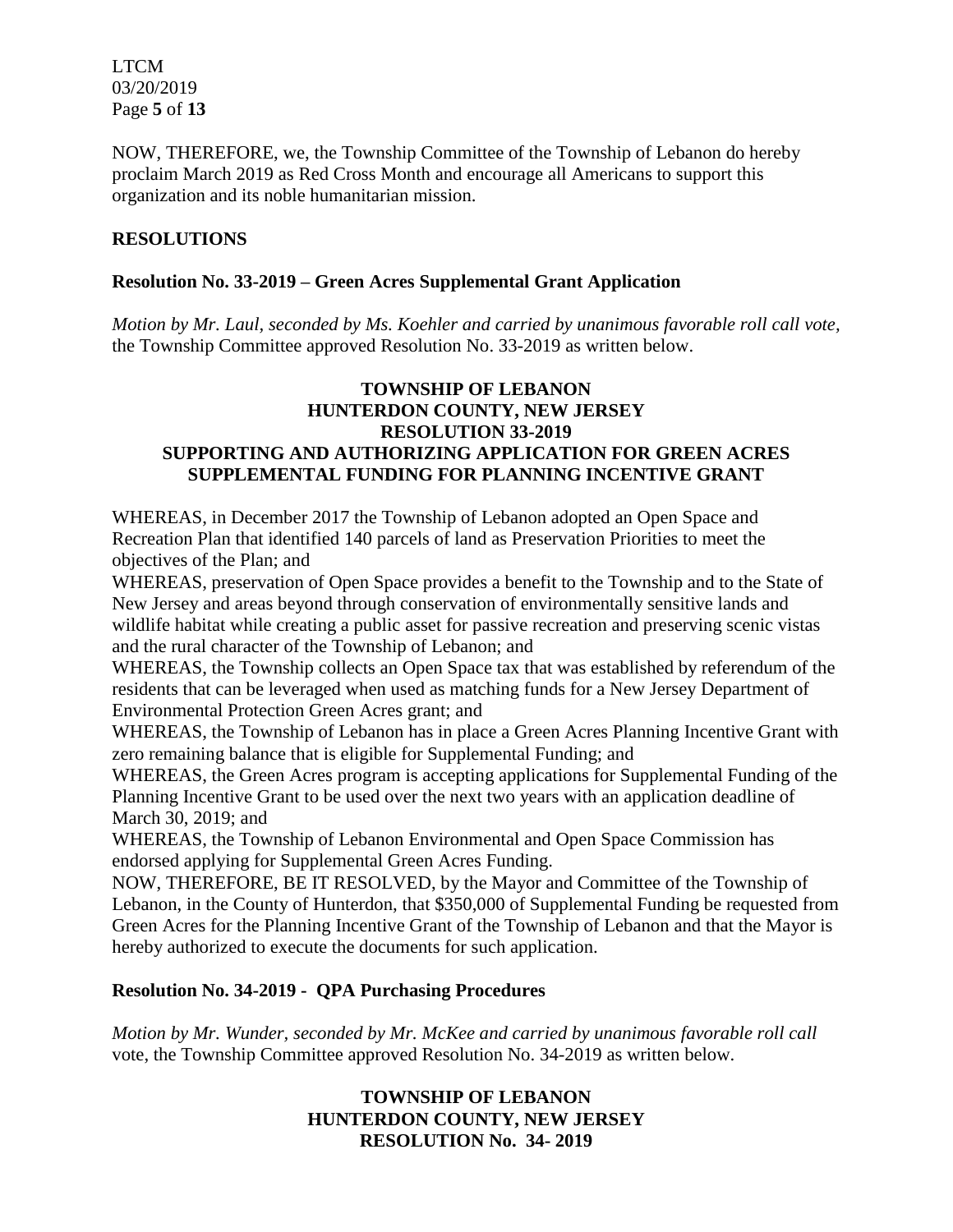## **RESOLUTION OF THE TOWNSHIP OF LEBANON, COUNTY OF HUNTERDON, STATE OF NEW JERSEY, ESTABLISHING A PURCHASING PROCEDURE FOR THE ISSUANCE OF A CERTIFICATE OF AVAILABILITY OF FUNDS FOR UTILIZATION BY THE QUALIFIED PURCHASING AGENT**

WHEREAS, the Township of Lebanon has a Qualified Purchasing Agent which is provided by the Township of Holland pursuant to a Shared Services Agreement; and

WHEREAS, the Qualified Purchasing Agent needs to obtain a Certificate of Availability of Funds prior to effectuating a purchase; and

WHEREAS, the Township of Lebanon follows a policy whenever practicable to require prior Committee approval for purchases in an amount greater than \$1,000; and

WHEREAS, circumstances may arise when there is a benefit to the Township, particularly when public safety is implicated, to effect a purchase without the delay caused by the procedure for formal prior Committee approval; and

WHEREAS, for the purpose to ensure an orderly process regarding the purchase of goods and services on behalf of the Township by the Qualified Purchasing Agent, it is necessary to establish a purchasing procedure when formal Committee approval is not practicable.

NOW, THEREFORE, BE IT RESOLVED, by the Mayor and Committee of the Township of Lebanon, in the County of Hunterdon, that the Township of Lebanon hereby establishes a purchasing procedure when there has not been formal Committee prior approval whereby the CFO shall obtain a completed Purchasing Memorandum (a copy of which is attached hereto as Exhibit "A") signed by two Committee members, to include a combination of the Mayor or Deputy Mayor and the Committee liaison to the department requesting the purchase, prior to the issuance of any Certificate of Availability of Funds intended to be utilized by the Qualified Purchasing Agent; and

BE IT FURTHER RESOLVED, that no Committee member, including the Mayor and Deputy Mayor, is authorized to sign a Purchasing Memorandum for a purchase that has been voted against by a majority of the Committee in the preceding twelve months.

### **OLD BUSINESS**

### **Revaluation Program**

A draft letter was prepared by Professional Property Appraisers, Inc. to be sent to the residents notifying them of the impending Revaluation, as well as, a question and answer brochure. The letter was reviewed by Attorney Lyons and the Mayor and will be sent out as soon as they are approved by the Committee.

*Motion by Mr. Laul, seconded by Mr. Wunder and carried by unanimous favorable roll call vote,* the Township Committee approved the Revaluation draft letter and brochure that was prepared by Professional Property Appraisers, Inc., to be sent to the Township residents at the earliest time possible.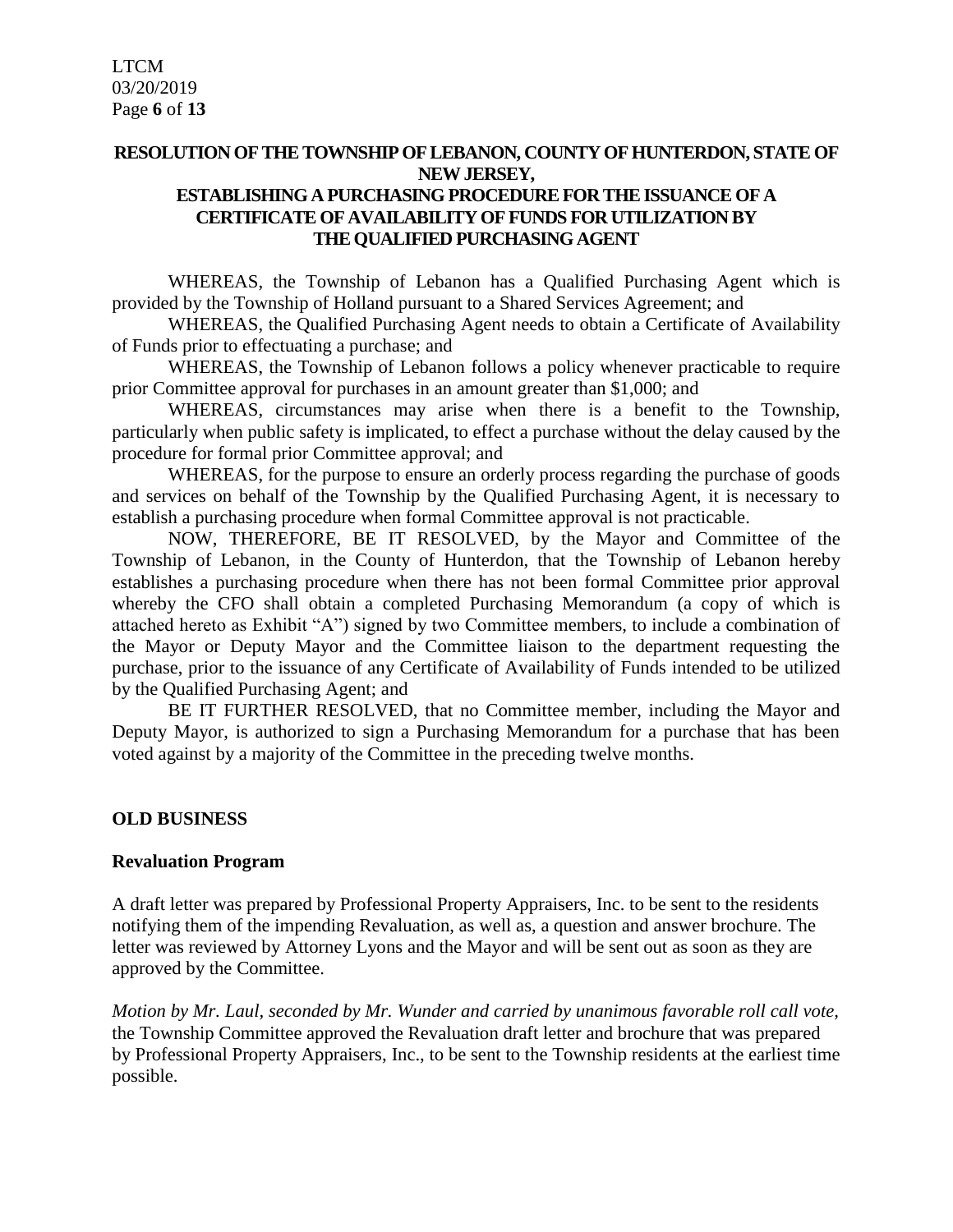LTCM 03/20/2019 Page **7** of **13**

## **Public Meeting Date and Time**

Mayor Schmidt stated that Professional Property Appraisers, Inc. will be holding public information sessions for the residents. PPA will be present, as well as the Assessor and the Township Attorney, to answer any questions that are raised.

*Motion by Mr. Laul, seconded by Mr. Wunder and carried by unanimous favorable roll call vote,* the Township Committee scheduled the Revaluation public information meetings to be held on April 10, 2019 at 2 pm and 7 pm, with a backup date of April 16, 2019, at 7 pm, if deemed necessary.

# **2018 Tax Map Conversion Cost Overage**

Ms. Pam Mathews, of Van Cleef Engineering, was present to speak to the Committee about the cost overage for the 2018 Tax Map Conversion. Ms. Mathews had provided the Committee with an estimate of \$38,750.00 for the conversion of the Township's 25 page Tax Map. Ms. Mathews informed the Committee that she anticipated keeping the maps at the same scale but due to a mix of smaller lots and larger lots being on the same sheet it was impossible to keep the detail required on the smaller lots. A 2 acre lot, at the 400 scale, was just not clear. The original 25 page map, developed into a 49 page map, at a larger scale, which incurred extra time and labor.

*Motion by Mr. Laul, seconded by Ms. Koehler and carried by favorable roll call vote, the* Township Committee approved a payment to Van Cleef Engineering, in the amount of \$11,250.00, for the added work to the Tax Maps, at a total cost of \$50,000. AYES: Laul, Koehler, Schmidt NAYS: Wunder, McKee

# **Potential Shared Services with Tewksbury Township**

Tabled to Executive Session with potential action when the public meeting reconvenes.

### **Assistant Library Clerk Position**

Tabled to Executive Session with potential action when the public meeting reconvenes.

### **Boy Scout Shed**

Mayor Schmidt said that between the Recreation Commission and the Police it is possible to free up a shed, located behind Fire Station #2, for the Boy Scout's use. The shed is in need of significant maintenance and roof repair. Mayor Schmidt proposed to permit the Boy Scouts to use one of the sheds if they make the necessary repairs with the Township providing the materials.

The Township Attorney informed the Committee that there is no protection under the Tort Claims Act as no one can waive a child's rights. The Attorney will draft an agreement to reduce the risk of exposure for the Township, with restrictions included. Mr. Laul will provide Attorney Lyons with the Boy Scout guidelines.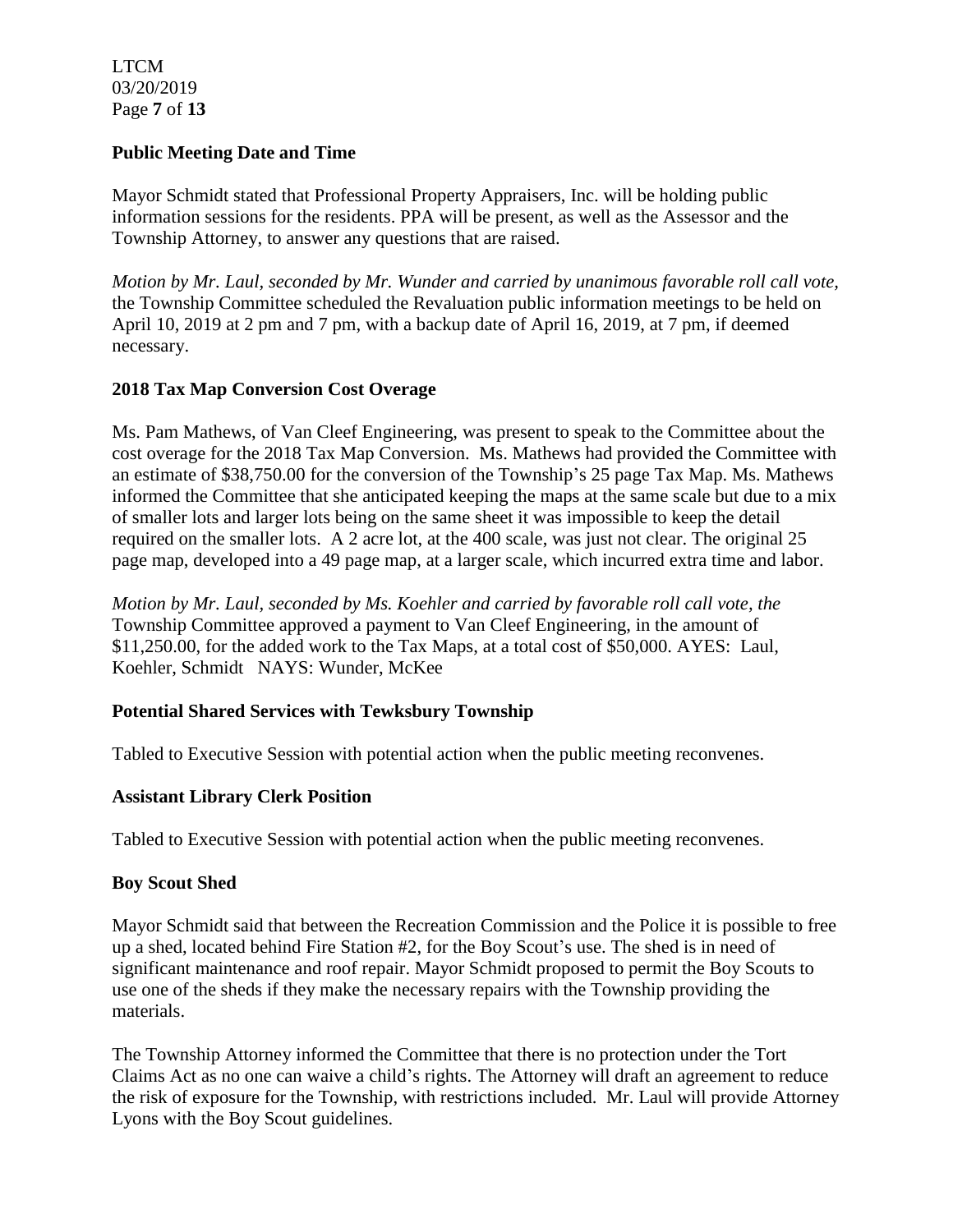LTCM 03/20/2019 Page **8** of **13**

*Motion by Mr. Wunder, seconded by Mr. Laul and carried by unanimous favorable roll call vote,* the Township Committee permitted the Boy Scouts to repair and use a shed with an Agreement drafted by Township Attorney.

## **NEW BUSINESS**

## **Harlin and Leslie Parker - Request for Placement of Trailer**

Leslie and Harlin Parker informed the Committee that they are trying to sell their home in Long Valley and plan to build a house at 23 Dewey Lane. There is an upgraded septic system on the property and a well that needs to be replaced. The Parker's are having difficulty selling their existing home with the housing market being as it is. They have had to lower the price of the house and size down the plans for their new home. They are having trouble finding a place to rent while their house is built as they have 2 large dogs and 3 cats. They would like to buy a 35 ft. RV Trailer to live in, on the property, while the house is being built. The RV can be hooked up to the upgraded septic system, the required new well and the electric. The Parker's anticipate that their home should be built in 6 to 9 months. The RV will be returned once they receive a Certificate of Occupancy.

Mayor Schmidt noted that the Township's Ordinance states that the Township Committee will need to determine if a hardship exists, in order to grant a 90 day permit, which will need to be renewed every 90 days.

The Parker's informed the Committee that the RV will not be parked on the property until the sale of the current home and when they are ready to occupy it.

The well tests came back poorly so a new well will be drilled prior to the RV being placed on the property. Attorney Lyons said that the well water test must come back clean prior to the trailer being placed on the property. The Secretary of the Board of Health can receive the test results to insure compliance.

Mr. McKee asked how the electric will be run to trailer. Mr. Parker said that there is a pole on the property in the location where the trailer will be placed. An electrician will connect the electric.

Mr. Wunder asked when Mr. Symonds certified the septic. The Parker's noted that it was in the Spring of 2018.

The Committee determined that the Parkers have a hardship by having to lower the sale price of their home due to economic situations, they cannot find a place to rent due to their family pets and they have no family to stay with the meanwhile.

Mr. Laul said that they must prove that they are moving forward with the construction.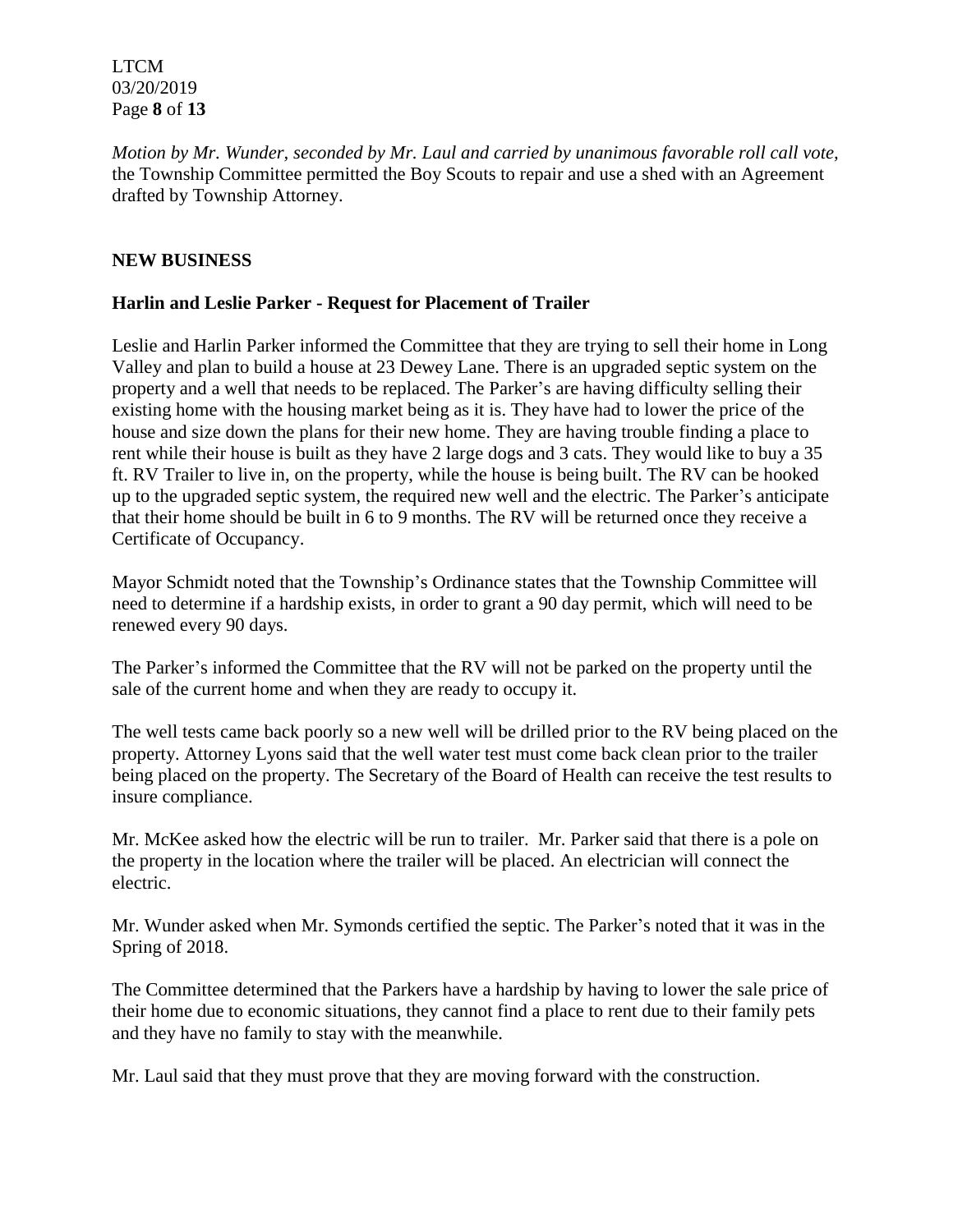LTCM 03/20/2019 Page **9** of **13**

*Motion by Mr. Laul, seconded by Ms. Koehler and carried by favorable roll call vote, the* Township Committee granted the use of a temporary trailer, on private property, in accordance with Section 34-344-16 due to hardship as established by the purchase of the property and the need to sell the existing residence, in another town, in order to move to Lebanon Township and due to the real estate market, as well as unique issues the applicants have with regard to their family pets and the inability to place them or obtain suitable rental accommodations during the construction, the permit thereafter being subject to various conditions and restrictions that the applicants have agreed to, including that they will provide proof of septic, proof of a successful water test, and that the portion of occupancy shall not commence until a building permit is pulled and that the applicants also acknowledge that this approval must be renewed every ninety days and that it is their burden to come in and seek that renewal. AYES: Laul, Koehler, McKee, Schmidt NAYS: Wunder

# **Class II Officer Wage Increase**

Mayor Schmidt noted that it has come to the Committee's attention that Alan Goracy, Class II Officer, who is not a member of a Collective Bargaining Unit, has not had a wage increase since 2014.

*Motion by Mr. Laul, seconded by Mr. Wunder and carried by unanimous favorable roll call vote,* the Township Committee approved a wage increase for Class II Officer, Alan Goracy, at the same wage percentage increases provided to the statutory and supervisory employees over the past year. This would result in going from \$22.86 per hour, with a cumulative 7% increase, with retro pay, to \$24.45 per hour.

# **DPW Manager's Request to Seek Applications for Summer Help**

The DPW Manager is requesting to seek applications for two summer employees. The proposed salaries will be \$15 to \$17.50 per hour and will be paid through Clean Communities. The salary will hopefully allow for a well-qualified candidate with the possibility of having a full time position available in the fall.

*Motion by Ms. Koehler, seconded by Mr. Laul and carried by unanimous favorable roll call vote,* the Township Committee authorized the DPM Manager to advertise for two seasonal employees.

# **DPW Manager's Request to Purchase a Multiquip Concrete Mixer**

The DPW Manager is requesting to purchase a new concrete mixer as a recent Peosh inspection determined that there were not enough current safety features on the existing mixer. The DPW Manager obtained 3 quotes with the lowest being from Montaque Tool & Supply.

*Motion by Mr. Laul, seconded by Mr. McKee and carried by unanimous favorable roll call vote,* the Township Committee approved the DPW Manager's Request to purchase a Multiquip Concrete Mixer from Montaque Tool & Supply at a cost of \$2799.95.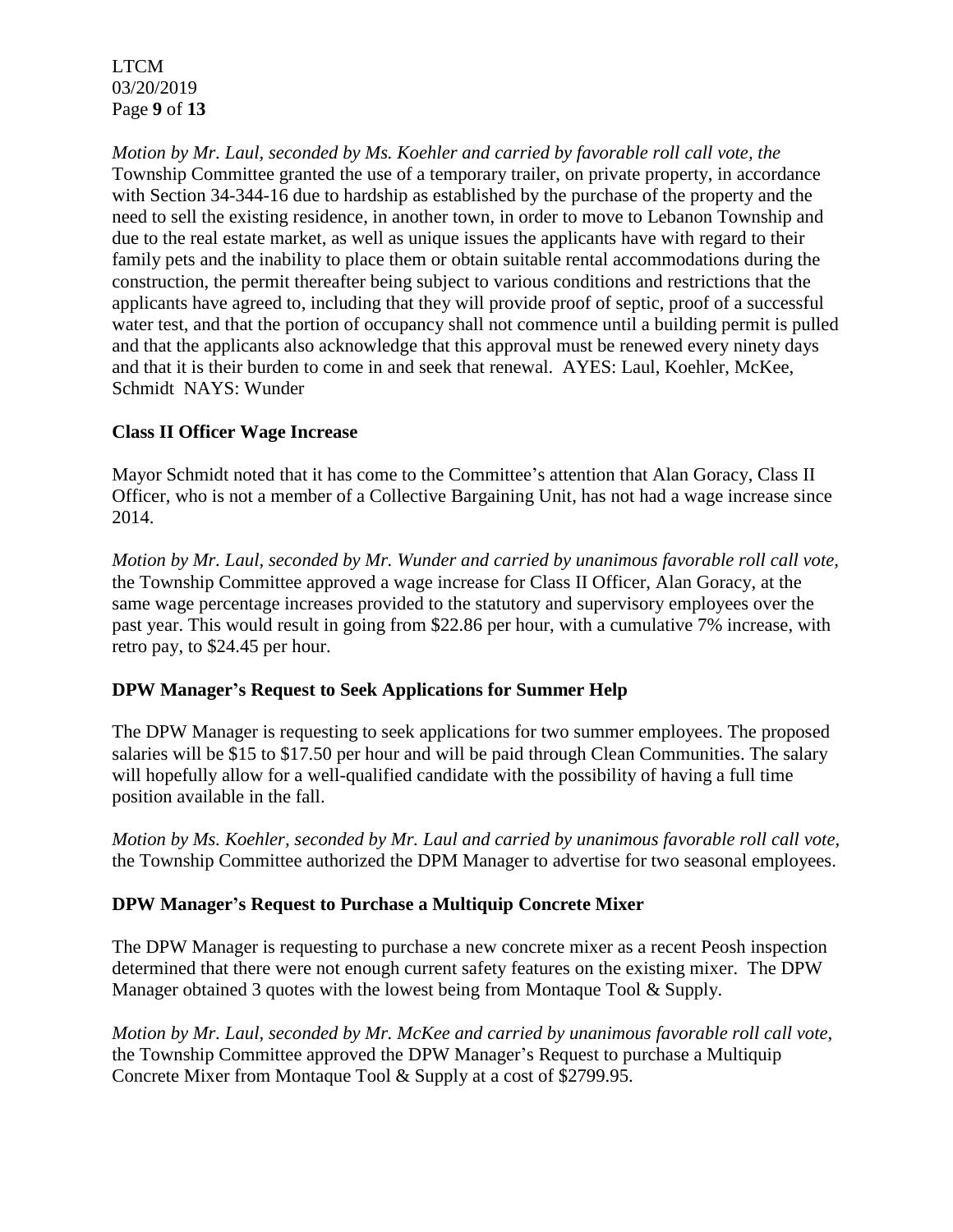LTCM 03/20/2019 Page **10** of **13**

## **DPW Manager's Request to Seek Bids for Black Top**

*Motion by Ms. Koehler, seconded by Mr. Laul and carried by unanimous favorable roll call vote,* the Township Committee approved the DPW Manager's Request to seek bids for Road Materials.

## **Assessor and Zoning Officer Evening Hours**

Mayor Schmidt said that the Zoning Officer is proposing to change his hours to work one day and one evening per week. The Tax Assessor has agreed to work on Thursday evenings also so there is more than one employee working in the building. Mr. Laul suggested having a door bell installed and for the door to remain locked.

*Motion by Ms. Koehler, seconded by Mr. Laul and carried by unanimous favorable roll call vote,* the Township Committee approved the Assessor and Zoning Officer working on Thursday evenings, on a regular basis, and for a door bell to be installed.

## **Recreation Member Resignation – Jason Juskiewicz**

*Motion by Ms. Koehler, seconded by Mr. Wunder and carried by unanimous favorable roll call*  vote, the Township Committee accepted the resignation of Jason Juskiewicz, from the Recreation Commission, with regrets.

# **PRESENTATION OF VOUCHERS**

Committee Members provided a description of vouchers exceeding \$1000.00.

*Motion by Ms. Koehler, seconded by Mr. McKee and carried by unanimous favorable roll call*  vote, the Township Committee approved the March 20, 2019 bill list in the amount of \$140,893.72.

### **CORRESPONDENCE**

a. Tax Collector's Report for the Month of February 2019

# **PUBLIC COMMENTS**

*Motion by Mr. Laul, seconded by Ms. Koehler and carried by unanimous favorable roll call vote,* the Township Committee opened the Public Comment portion of the meeting at 8:11 p.m.

Ms. Jeanette Sliker inquired on the Sliker Road roadwork that needs to be done.

Ms. Sliker said that she has not been to the Municipal Office in a while and she had trouble finding the driveway.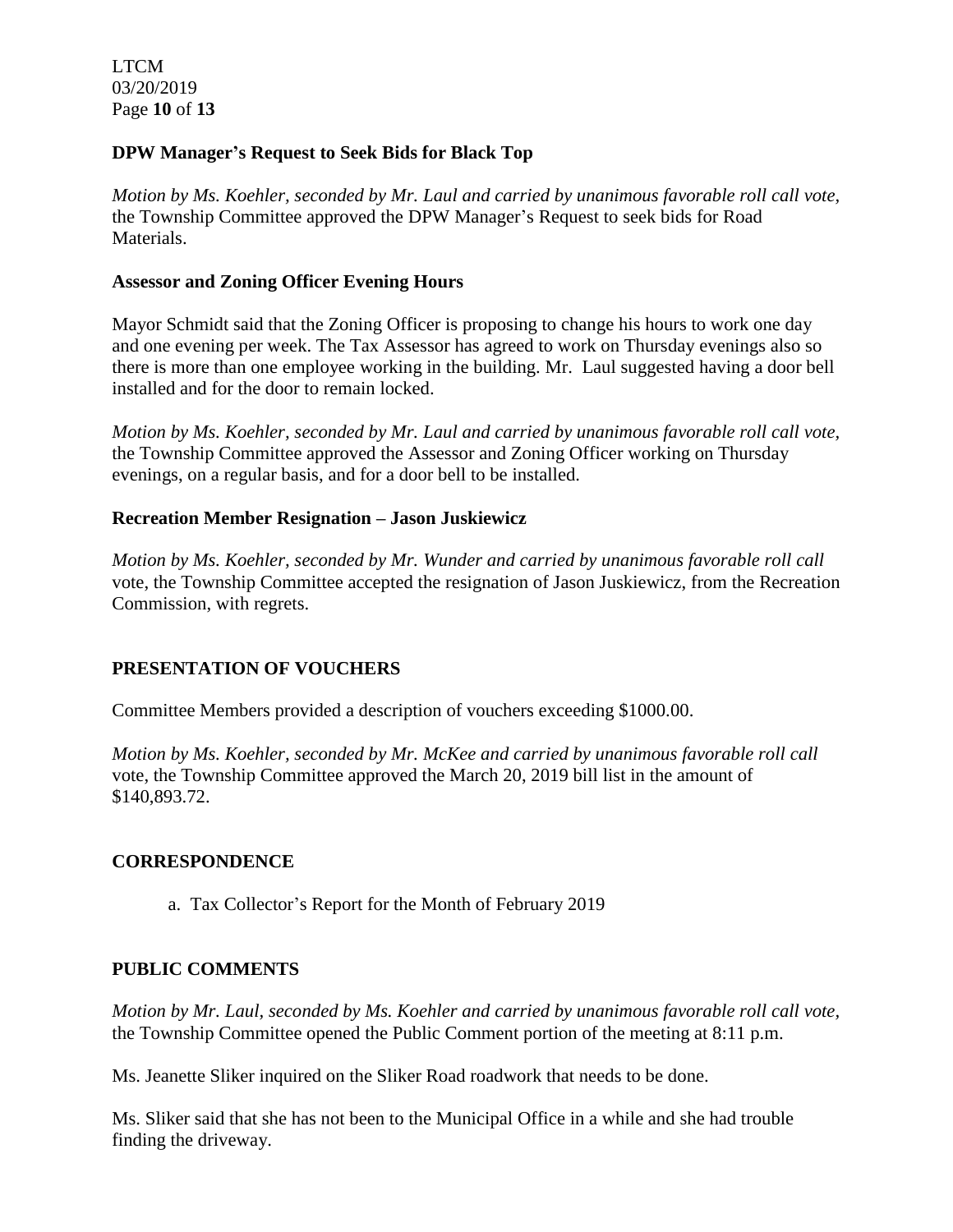LTCM 03/20/2019 Page **11** of **13**

*Motion by Ms. Koehler, seconded by Mr. Laul and carried by unanimous favorable roll call vote,* the Township Committee closed the public comment portion of the meeting at 8:13 p.m.

## **EXECUTIVE SESSION - Resolution No. 35-2019**

*Motion by Mr. Laul, seconded by Ms. Koehler carried by unanimous favorable roll call vote, the* Township Committee approved Resolution No. 35-2019 and convened in executive session at 8:16 p.m. It is anticipated that action will be taken.

## TOWNSHIP OF LEBANON COUNTY OF HUNTERDON STATE OF NEW JERSEY RESOLUTION NO. 35-2019

### RESOLUTION AUTHORIZING EXECUTIVE SESSION

WHEREAS, the Open Public Meetings Act; *N.J.S.A.* 10:4-6 *et seq*., declares it to be the public policy of the State to insure the right of citizens to have adequate advance notice of and the right to attend meetings of public bodies at which business affecting the public is discussed or acted upon; and

WHEREAS, the Open Public Meetings Act also recognizes exceptions to the right of the public to attend portions of such meetings; and

 WHEREAS, the Mayor and Committee find it necessary to conduct an executive session closed to the public as permitted by the *N.J.S.A*. 40:4-12; and

 WHEREAS, the Mayor and Committee will reconvene in public session at the conclusion of the executive session;

 NOW, THEREFORE, BE IT RESOLVED by the Mayor and Committee of the Township of Lebanon, County of Hunterdon, State of New Jersey that they will conduct an executive session to discuss

the following topic(s) as permitted by *N.J.S.A*. 40:4-12:

X A matter which Federal Law, State Statute or Rule of Court requires be kept confidential or excluded from discussion in public (Provision relied upon: **02/06/19 Executive Session Minutes** \_\_\_\_\_\_\_\_\_\_\_\_\_\_\_\_\_\_\_\_\_\_\_\_\_\_\_\_\_\_\_\_\_\_\_\_\_\_\_\_\_\_\_\_\_\_\_\_\_\_\_\_\_);

\_\_\_\_\_\_A matter where the release of information would impair a right to receive funds from the federal government;

\_\_\_\_\_\_A matter whose disclosure would constitute an unwarranted invasion of individual privacy;

 $X$  A collective bargaining agreement, or the terms and conditions thereof (Specify contract:); **CWA Contract Negotiations**

 A matter involving the purpose, lease or acquisition of real property with public funds, the setting of bank rates or investment of public funds where it could adversely affect the public interest if discussion of such matters were disclosed; Real Estate Acquisitions –

Tactics and techniques utilized in protecting the safety and property of the public provided that their disclosure could impair such protection;

\_\_\_\_\_\_Investigations of violations or possible violations of the law;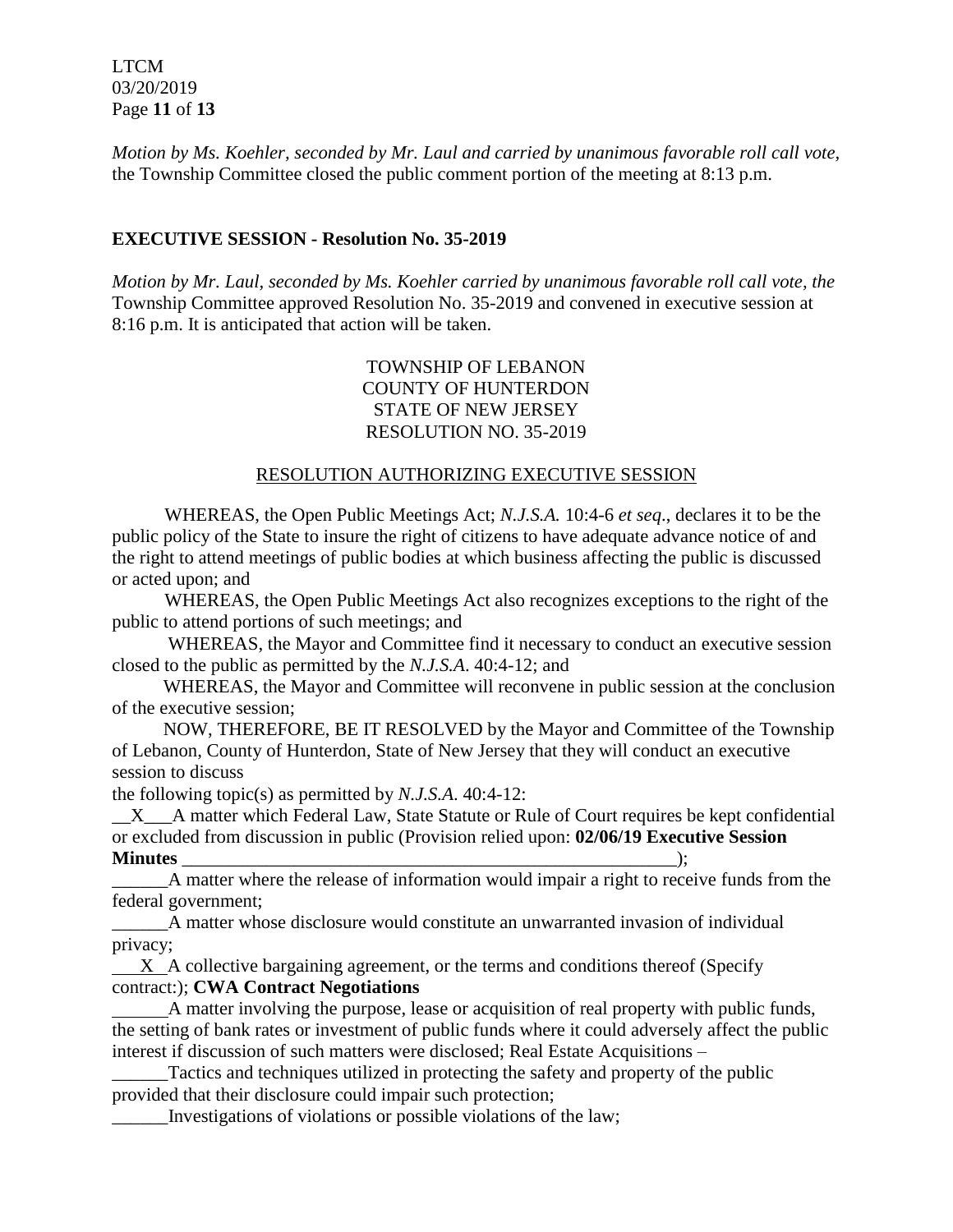#### LTCM 03/20/2019 Page **12** of **13**

 X Pending or anticipated litigation or contract negotiation in which the public body is or may become a party; (The general nature of the litigation or contract negotiations is) **Potential Shared Services with Tewksbury Township**

 Professional Service Contracts –The public disclosure of such information at this time would have a potentially negative impact on the municipality's position in the litigation or negotiation; therefore this information will be withheld until such time as the matter is concluded or the potential for negative impact no longer exists.

 Matters falling within the attorney-client privilege, to the extent that confidentiality is required in order for the attorney to exercise his or her ethical duties as a lawyer; (The general nature of the matter is: OR the public disclosure of such the public disclosure of such the public disclosure of such the public disclosure of such the public disclosure of such the public disclosure of such the public dis information at this time would have a potentially negative impact on the municipality's position with respect to the matter being discussed; therefore, this information will be withheld until such time as the matter is concluded or the potential for negative impact no longer exists.*)*;

 X Matters involving the employment, appointment, termination of employment, terms and conditions of employment, evaluation of the performance, promotion or disciplining of any specific prospective or current public officer or employee of the public body, where all individual employees or appointees whose rights could be adversely affected have not requested in writing that the matter(s) be discussed at a public meeting; (The employee(s) and/or general nature of discussion is: the public disclosure of such information at this time would violate the employee(s) privacy rights; therefore this information will be withheld until such time as the matter is concluded or the threat to privacy rights no longer exists. **Personnel Policy Matter, Zoning Officer hours, Assistant Library Clerk Position**

Deliberation occurring after a public hearing that may result in the imposition of a specific civil penalty or loss of a license or permit;

BE IT FURTHER RESOLVED that the Mayor and Committee hereby declare that their discussion of the subject(s) identified above may be made public at a time when the Township Attorney advises them that the disclosure of the discussion will not detrimentally affect any right, interest or duty of the Township or any other entity with respect to said discussion. BE IT FURTHER RESOLVED that the Mayor and Committee, for the reasons set forth above, hereby declare that the public is excluded from the portion of the meeting during which the above discussion shall take place.

Public Meeting reconvened at 9:01p.m.

*Motion by Mr. Laul, seconded by Mr. McKee and carried by favorable roll call vote, the* Township Committee approved running an advertisement for a Shared Service with Tewksbury Township for a Business Administrator. AYES: Laul, Koehler, McKee Schmidt NAYS: Wunder

*Motion by Ms. Koehler, seconded by Mr. Wunder and carried by unanimous favorable roll call*  vote, the Township Committee hired Patricia Wentz as Assistant Library Clerk, subject to a 6 month probation period, at \$14.00 per hour.

*Motion by Ms. Koehler, seconded by Mr. Laul and carried by unanimous favorable roll call vote,* the Township Committee hired Mary Codoyannis, Amanda Dunleavy and Cathleen Maloy (upon her acceptance) to work at the Library and the Museum, as temporary employees, at 12.55 per hour.